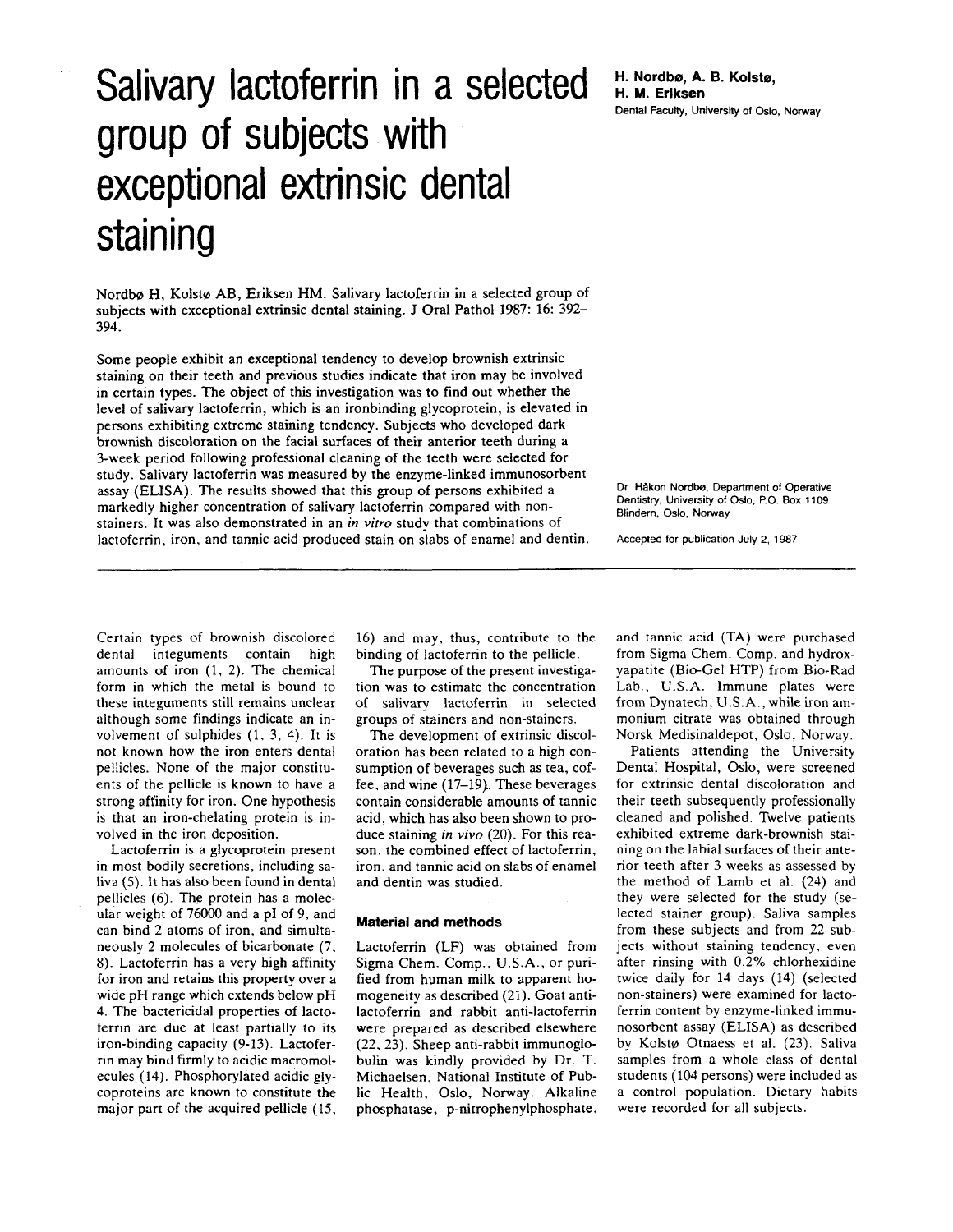Table 1. Salivary lactoferrin

| No of persons | Group                         | Concentration of<br>lactoferrin (µg/mL)<br>S.D.<br>Mean |
|---------------|-------------------------------|---------------------------------------------------------|
| 104           | Population                    | $2.0\pm$<br>-1.9                                        |
| 12            | Selected group<br>of stainers | $19.6*$<br>23.4 <sub>±</sub>                            |
| 22            | Selected non-stainers         | 1.5±<br>1.0                                             |

\*Significance level: p **<0.05** when comparing stainer group with selected non-stainers. The stainer group showed significantly higher lactoferrin concentration than the non-stainer group.

Smokers were excluded from all groups. Non-stimulated whole saliva was always used and it was collected by expectoration at the same hour each time (10 a.m.), chilled on ice and stored frozen between the time of collection and assay. The flow rate of saliva was considered to be within physiological limits in all persons. Prior to freezing, an aliquot of each sample was diluted 10 and 100 times with phosphate buffered saline (pH 7.4) containing 0.1% Tween for the measurement of lactoferrin with ELISA.

For the *in vitro* study slabs of enamel and dentin from surgically removed third molars were washed with saline and pretreated with saliva and/or lactoferrin  $(5-50 \mu g/mL)$  and then suspended in 1-10 mmoVL aqueous iron ammonium citrate containing 10 mmol/L NaHCO, *(5,* 8) at 4°C for 1-18 h. The saliva from stainers contained 10-60 µg LF/mL. The samples were finally exposed to 0.001-0.1% tannic acid at 20°C for various times. Stain intensity was assessed as described previously (24) during periods varying from 2 h and up **to** 3 weeks.

Data from the different groups were compared by the Student's t-test. **A**  probability value equal to or less than 0.05 was accepted as statistically significant.

## **Results and discussion**

In our student population the concen-



*Fig. 1.* Staining of enamel slabs *in vitro* in a typical experiment. The slabs were successively exposed to:

- 
- **1.** Ferric ions **(I0** mmoUL)
- 2. Ferric ions (10 **mmoUL)** and tannic acid (O.lYo)
- *3.* Lactofemn (50 **pg/mL),** ferric ions (10 mmol/L), and tannic acid **(0.1Y0)**
- Saliva from a stainer (containing 31  $\mu$ g LF/ml), ferric ions (10 mmol/L), and tannic acid (0.1%)
- *5.* Saliva from a non-stainer (containing 1.2 **pg LF/ml),** lactoferrin (50 **pg/mL),** ferric ions (10 6. Tannic acid **(0.1%)**  mmoVL, and tannic acid **(O.lYo)**

The slabs having been exposed to lactoferrin, iron, and tannic acid generally showed distinct spots of brown staining.

tration of salivary lactoferrin was  $2.0 \pm$ 1.9  $\mu$ g/mL (Table 1). This value is comparable to the values cited in the literature (25). None of the subjects examined showed any sign of salivary gland disease. It has been observed that such disease may profoundly influence the lactoferrin secretion (26) as may also the salivary frow rate (27). Stainers exhibited significantly higher lactoferrin concentrations compared to non-stainers (Table 1). The affinity of lactoferrin for acidic macromolecules suggests that a high lactoferrin concentration may contribute to an increased adsorption of iron to the tooth surface in stainers.

A high amount of iron in the pellicle has previously been related to extrinsic discoloration (28). Though speculative, it is possible that large variations in iron content may be partly attributed to differences in the concentration of lactoferrin and other iron-binding components (fx lactoperioxidase) in the peliicle .

No specific differences in dietary habits were found between the groups; however, all subjects in the stainer



*Fig. 2.* Staining of dentin slabs *in virro*  **in a**  typical experiment.

- The slabs were successively exposed to 1. Lactoferrin (50 µg/mL), ferric ions (1
- mmoUL), and tannic acid (0.01%) 2. Ferric ions (1 mmol/L) and tannic acid
- The slabs having been exposed to lactofer-**(0.01%)**

rin, iron, and tannic acid generally showed distinct **spots of** brown staining.